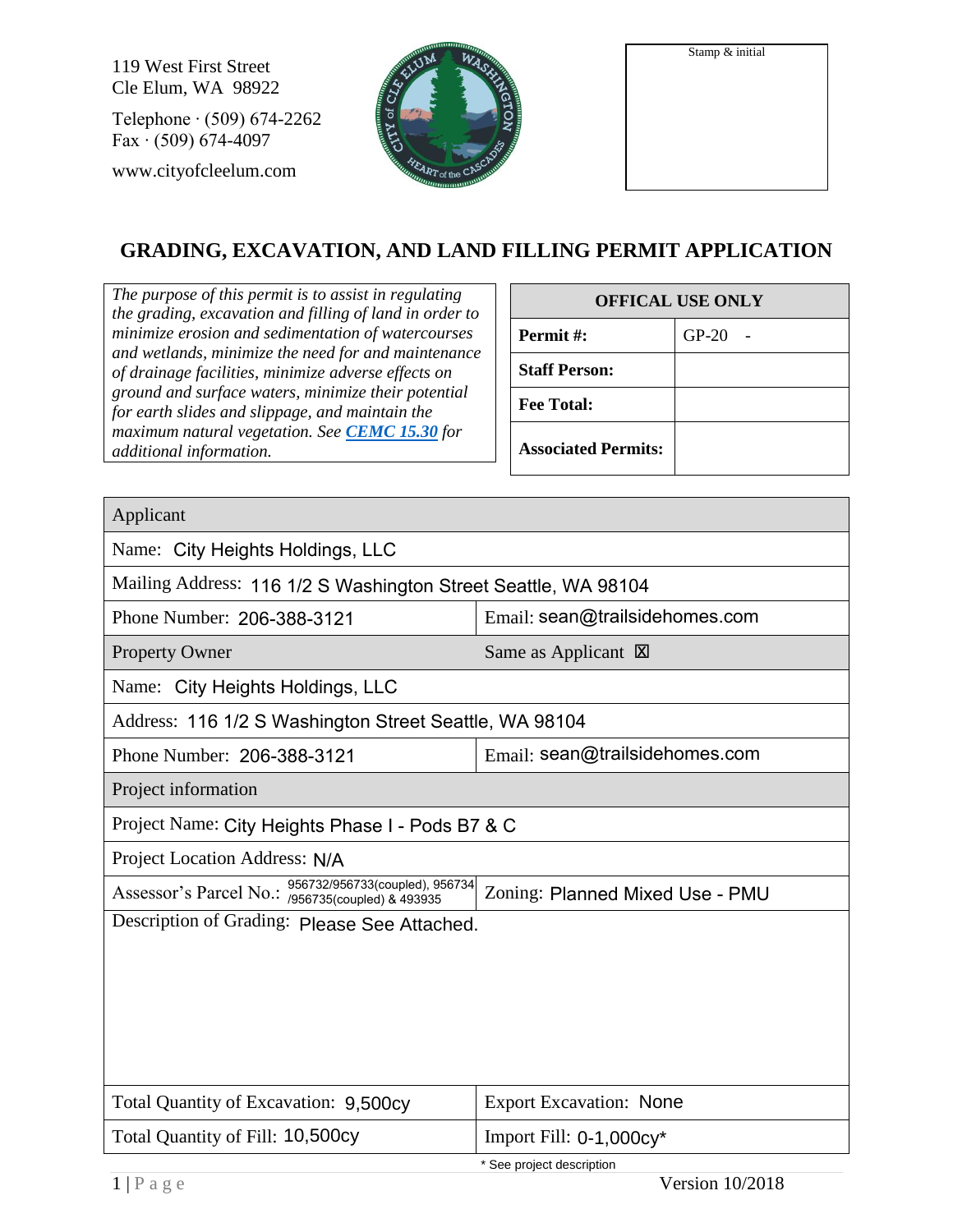- Grading, filling or clearing in an area of special flood hazard shall be done in accordance 6. with the latest version of the City of Cle Elum floodplain management ordinance (CEMC 15.24) or this chapter, whichever has the more stringent development regulations.
- Grading, filling or clearing of archaeological sites shall be done in accordance with WAC 7. Chapter 25-48, as now adopted or as may be amended, or other applicable state or federal law.

## **Authorization:**

The undersigned hereby certifies that this application has been made with the consent of the lawful property owner(s) and that all information submitted with this application is complete and correct. False statements, errors, and/or omissions may be sufficient for denial of the request. This application gives consent to the City to enter the properties listed above for the purposes of inspecting and verifying information presented in this application. The applicant further agrees to pay all fees associated with the review of this application.

| <b>Applicant Signature:</b> |                                                           | Date: |  |
|-----------------------------|-----------------------------------------------------------|-------|--|
|                             | Owner Signature: 1 Ancroce - agent to Diver Date: 3/12/21 |       |  |

The application will not be processed and deemed incomplete if not all required criteria is not attached to application on the  $\overline{1}$ . day of submission. The Planner may chooses to wave some of the required criteria. If any of the required criteria is provided in another permit please cite that permit.